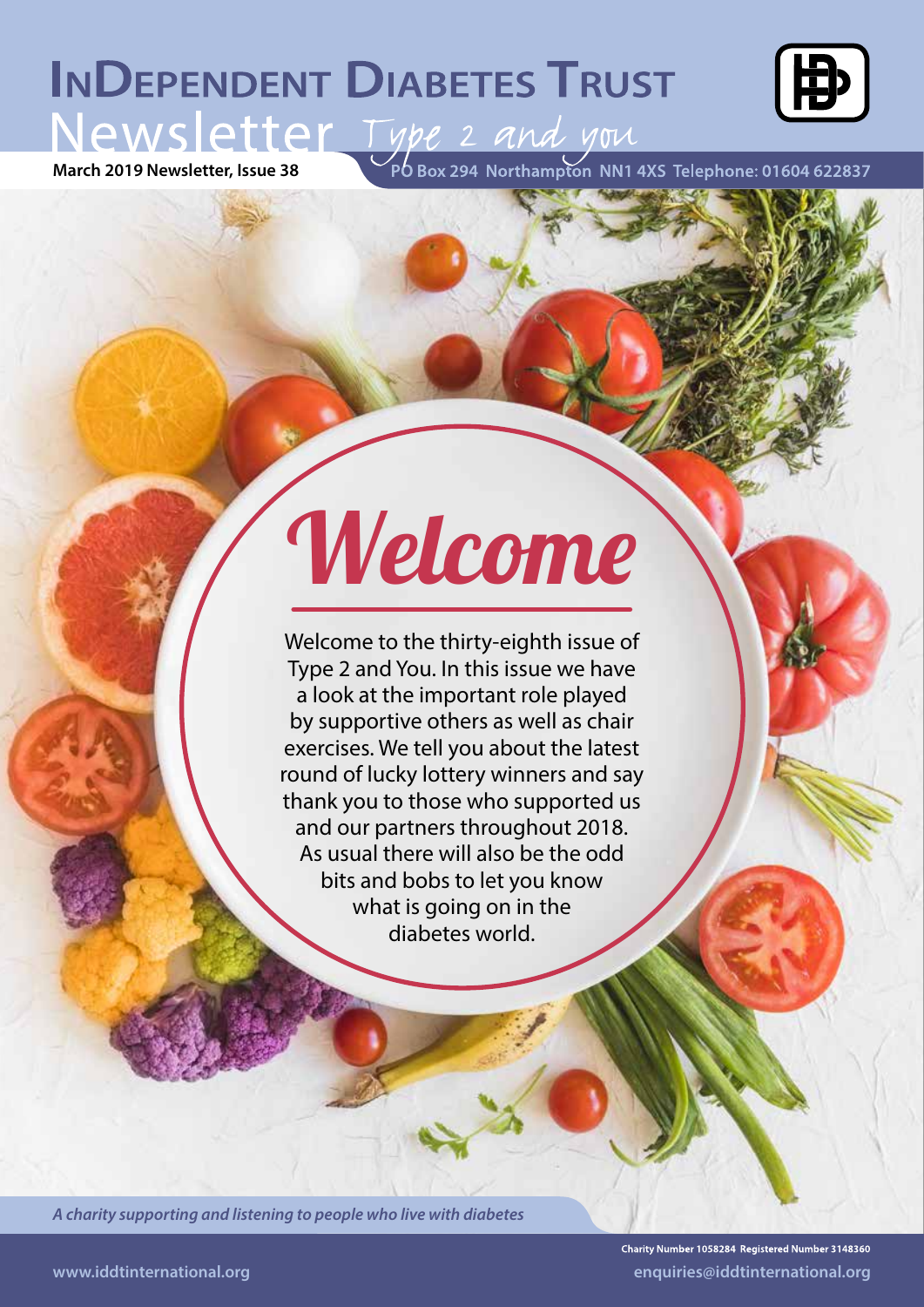# IDDT's Annual Event!

Since last year's gathering of IDDT members and their families, the Trustees have decided that this should once again become an annual event. The title of the day will be 'InDependent and Empowered'. The date for your diary is Saturday, October 26th 2019 and it will be at the Kettering Park Hotel and Spa, so please do make a note of it now.

The programme for the day will be sent out with the June and September Newsletters, and we hope as many people as possible will be able to attend.



# A FEW **THANK YOUS**

## **Christmas Cards**

We would like to say a big thank you to all of you who bought our Christmas cards last year. We sold over 700 packs and every pack sold raises funds that help us continue our work. We will be selling cards again later this year and hope you will buy your cards from us.

## **Helping Developing Countries**

As you may be aware IDDT acts as the UK arm of an organisation called Insulin for Life, collecting unwanted insulin and diabetes supplies and sending them out to developing countries. In 2018 we sent out over 4400 pens, vials cartridges etc. of insulin worth over £31,000, along with over 90,000 items of various diabetes supplies (not including over 200,000 pen needles!) – so a big thank you to all of you who donated items.

We would also like to say thank you to all of you who continue to sponsor a child looked after by the Dream Trust in India – last year you raised over £5,865!

# **Recycling**

IDDT has been partnering with the Recycle4Charity scheme for nearly 10 years. The scheme recycles used print cartridges and for every cartridge recycled it makes a donation to IDDT. By the end of 2018 the scheme has raised a land mark £10,000 for IDDT, so we would like to say a big thank you to all of you who take part in in the scheme. It does not cost anything to recycle print cartridges as Recycle4Charity provide freepost envelopes. For more information visit:

https://www.iddt.org/hereto-help/recycle-empty-inkcartridges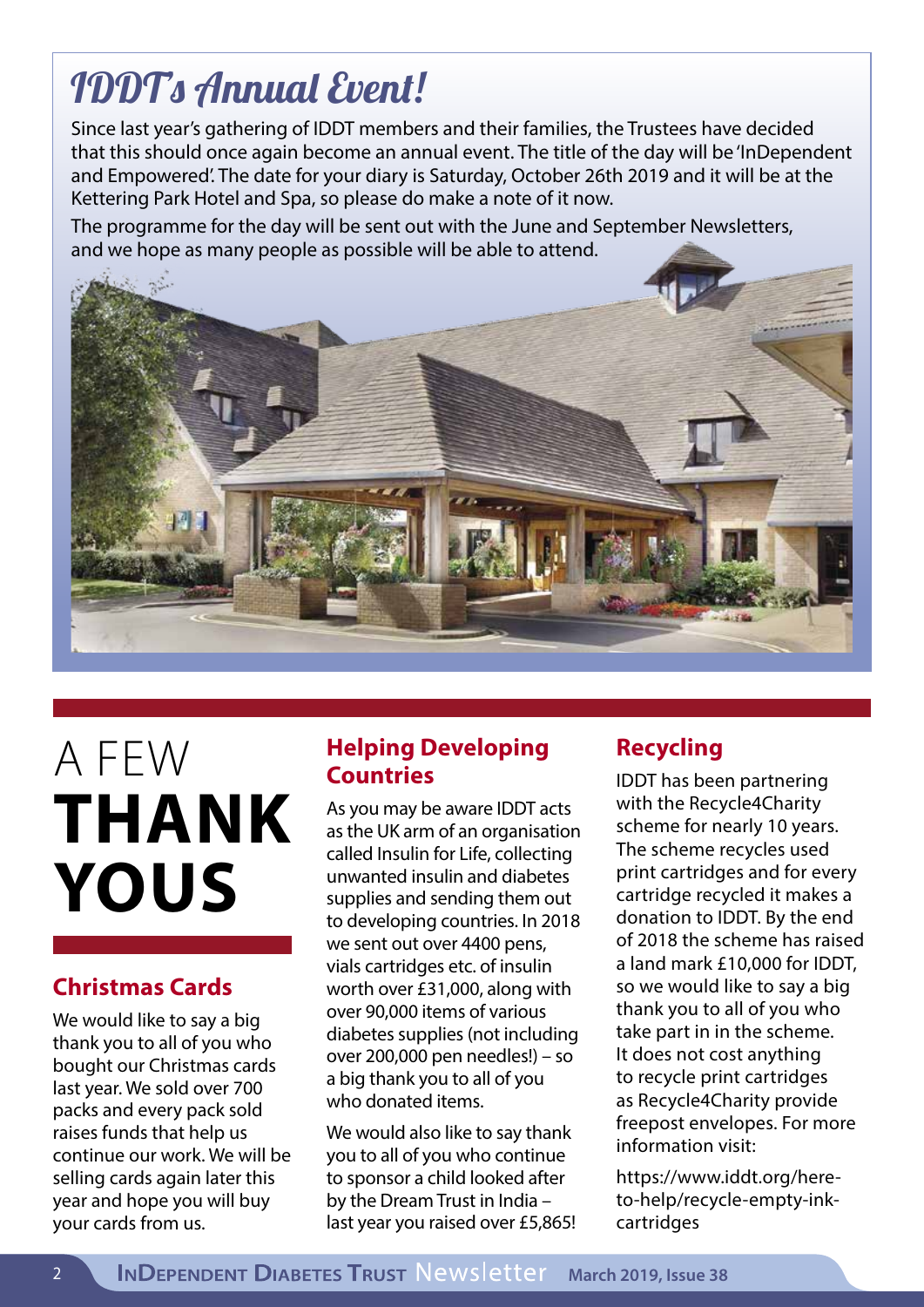# Supportive Others

Supportive others are the friends and family of the person who has diabetes and help that person manage their diabetes. Nobody would suggest that having diabetes is easy, particularly if treatment involves taking medication that can cause hypos. That said, diabetes can have a significant impact on supportive others, particularly around hypos and especially where the person with diabetes has lost their warning signs, a condition called hypoglycaemic unawareness. Under these circumstances the supportive other is often responsible for recognizing and treating the hypo. These circumstances can often present challenges that include stress, fear, and anxiety. This often leads the person with diabetes and their supportive others to develop strategies to avoid hypos and manage the condition in a social or family setting.

Studies have shown that family support improves the adherence to management strategies. Other factors that improve adherence include feelings and attitudes towards the condition, as well as the knowledge and skills of both the person with diabetes and their supportive others. With this in mind there are lots of things supportive others can do to make living with diabetes easier for everyone.

**LEARN ABOUT DIABETES.** There are lots of myths and wrong ideas about diabetes, such as it is caused by eating too much sugar or it is unsafe for people with diabetes to exercise. It is widely recognised that there is a shortage of formal education programmes for people diagnosed with diabetes and such education is practically non-existent for supportive others. Learn about how diabetes affects the body, how it is managed and how medicines work. IDDT produce a wide range of free information leaflets, to get any of these simply get in touch with us using the contact details at the end of this newsletter.

**MAKE IT A TEAM EFFORT.** A diabetes diagnosis is a chance for everyone in the family to make some lifestyle changes and adopt some healthy habits. If everyone is on board with changes to things like diet, smoking and exercise then everyone, not just the person with diabetes, will benefit and the mutual support will make it more likely for everyone to succeed. However, don't try to do it all at once, concentrate on one thing at a time then move on to the next.

#### **ENCOURAGE HEALTHY EATING.** For

someone who is newly diagnosed a change in eating habits can be a challenge. Be a source of encouragement, possibly by attending meetings with their dietician or practice nurse, learning the best diet strategies and encouraging them to make healthier diet choices. Do these things along side them and avoid eating unhealthy food around them as this will make it harder for them to stick to a nutritious diet.



There is no specific diabetes diet but together you can plan meals including vegetables, whole grains, fruit, low-fat dairy, healthy fats and lean protein sources. A healthy, balanced diet can help you both shed excess pounds and reduce your risk of developing other illnesses such as heart disease. IDDT produce a free booklet "Diabetes – Everyday Eating", to get a copy simply get in touch with us using the contact details at the end of this newsletter.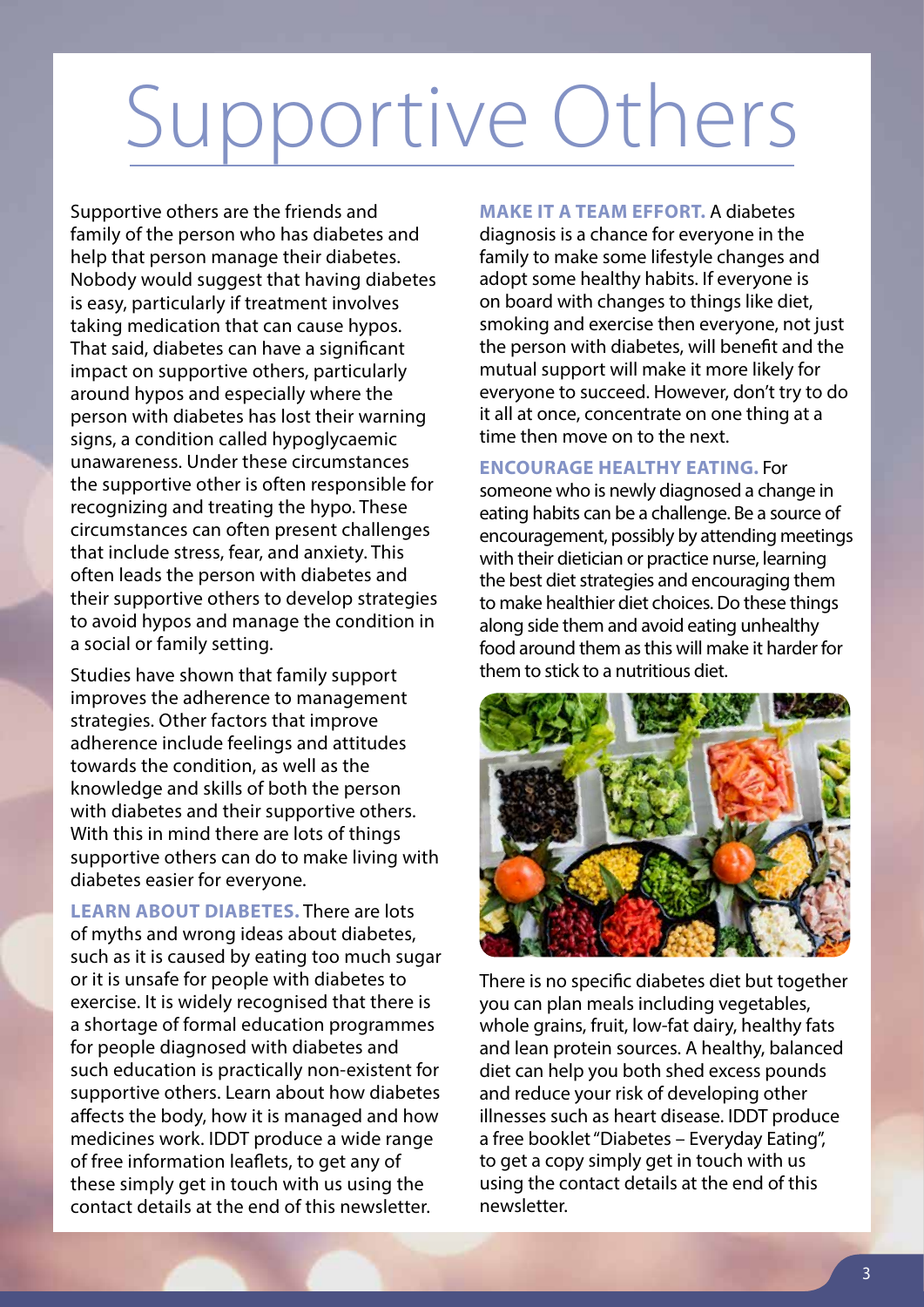**EXERCISE TOGETHER.** Regular exercise is just as important as a healthy diet for someone managing type 2 diabetes. Again, sticking to a regular exercise routine can be difficult, so offer to become exercise buddies and choose an activity you both enjoy. The target is to do 30 minutes of aerobic exercise most days, activities may include walking or cycling and can be broken down into three 10 minute sessions. For people with limited mobility, there is an article later in this newsletter called "Chair Exercises" which may be helpful.

#### **OFFER TO ATTEND MEDICAL**

**APPOINTMENTS.** Statements like "Let me know how I can help" are too broad and most people won't take you up on the offer. If you are specific then most people will welcome the support. For example, offer to drive them to their next doctor's appointment or pick up their medication from the pharmacy. If you attend an appointment, offer to take notes and don't be afraid to ask questions. The more you learn about the condition the better quality support you can offer.

#### **KNOW WHEN TO TAKE A STEP BACK.**

Don't nag or scold. We have already said that there are times when supportive others may need to manage situations but they also need to remember that the responsibility for managing the condition remains primarily with the person with diabetes. Don't try to police meals, snack, or medication. People with diabetes will, on occasions, make unhealthy choices (but don't we all?). Although it may be frustrating to watch, there is a thin line between on-going support and nagging. Unwanted advice may lead the person with diabetes to shut down and refuse your help or advice.

#### **HELP EASE STRESS AND BE POSITIVE.**

Too much stress can make diabetes difficult to manage and managing the condition can be stressful in itself. Encourage the person with diabetes to talk about their feelings and frustrations, try doing relaxing things together that you both enjoy, such as meditating, gardening or watch a funny film.

A diabetes diagnosis can be scary, especially when considering the risk of complications.

When talking to the person with diabetes keep the conversation positive – they don't want hear about things like limb amputations. Offer positive support not negative stories.,

#### **EXPECT MOOD SWINGS AND HYPO**

**AWARENESS.** Certain medications can cause changes in blood glucose levels. Drops in blood glucose levels can cause mood swings and changes in behaviour, causing people to become jittery, confused, anxious, tired and irritable. Trying to improve blood glucose control can help to avoid these episodes. Learning to be aware of the person with diabetes' hypo warning signs will help with treating the hypo. Because the person with diabetes may be experiencing confusion or cloudy thinking it may be that you may be aware of the hypo before they are. Gently encourage them to test their blood glucose levels and then take remedial action. It may be useful to discuss in advance what to do if this situation occurs.

**DON'T BLUSH.** Talk openly about any bedroom issues. Diabetes can affect many parts of the body, including sexual organs. Vaginal and urinary tract infections and nerve damage can cause vaginal dryness making sex uncomfortable or even painful. Men who have diabetes are more likely to have erectile dysfunction. Any of these conditions, or simply having diabetes itself, can affect self-esteem which can make someone less interested in sex.

Be honest about any problems and seek help from your doctor if you both feel that is the best way forward.

**TO SUM UP.** This article covers a lot of areas but there are several common themes that run throughout:

- **• Be positive**
- **• Learn as much as you can about diabetes**
- **• Offer specific help and support**
- **• Talk to each other**

These things may seem like a given to you but they can make a big difference to someone's life.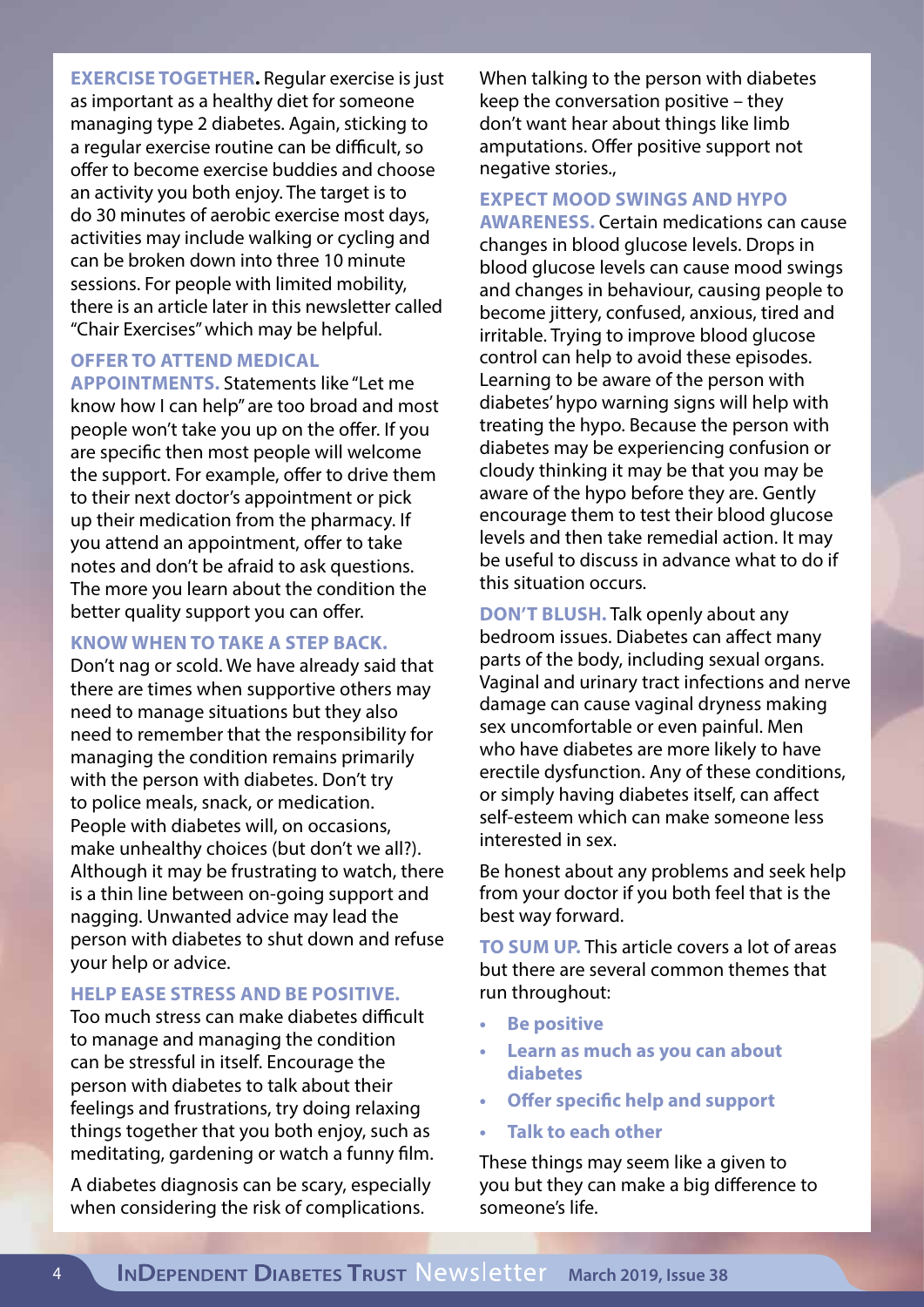# Quick Bits & Bobs…

## **Skin hydration of the heel with fissures in patients with diabetes: a cross-sectional observational study**

To prevent heel fissures, moisturizing care should aim at achieving skin hydration of 20%. If skin hydration is less than 20%, prevention o<sup>f</sup> fissures may warrant specialized moisturizing care. (Chronic Wound Care Management and Research)

**A randomized controlled trial comparing efficacy and safety of insulin Glargine (Lantus)300 units/mL versus 100 units/mL in older people with type 2 diabetes**

Efficacy and safety of Gla-300 was demonstrated to reduce HbA1c and lower risk of documented hypoglycaemia when compared to Gla-100 in people aged 65 or over. (Diabetes Care)

## **Effects of Liraglutide on cardiovascular outcomes in patients with type 2 diabetes with or without a history of myocardial infarction (M//I) or stroke: a post hoc analysis from the LEADER trial**

In this analysis liraglutide reduced cardiovascular outcomes both in patients with a history of MI/stroke and in those with established atherosclerotic cardiovascular disease without MI/stroke. The cardiovascular effect appeared neutral in patients with cardiovascular risk factors alone (Circulation)

## **Statins tied to reduced diabetic retinopathy risk**

1164110938 11111111111111111111111111111111111

Taiwanese researchers carried out research involving 37,894 people with type 2 diabetes and high cholesterol levels and found that those on statins had a significantly reduced risk of developing diabetic retinopathy, compared to those not taking statins. The research also showed those taking statins had lower risks of new-onset diabetic neuropathy, new-onset diabetic foot ulcers and major adverse cardiovascular events than the nonstatin group. (JAMA Ophthalmology, January 2019)

## **Exercise after bariatric surgery boosts weight loss, lowers BP**

People who took part in a physical exercise programme after bariatric surgery lost about 4.4 pounds more weight than those who had surgery alone. In addition, they were able to walk further in six minutes and had a lower resting heart rate and systolic blood pressure. People who began the exercise routine a year or more after surgery and combined aerobic and resistance exercises had the best results. (BMJ Open, November 2018)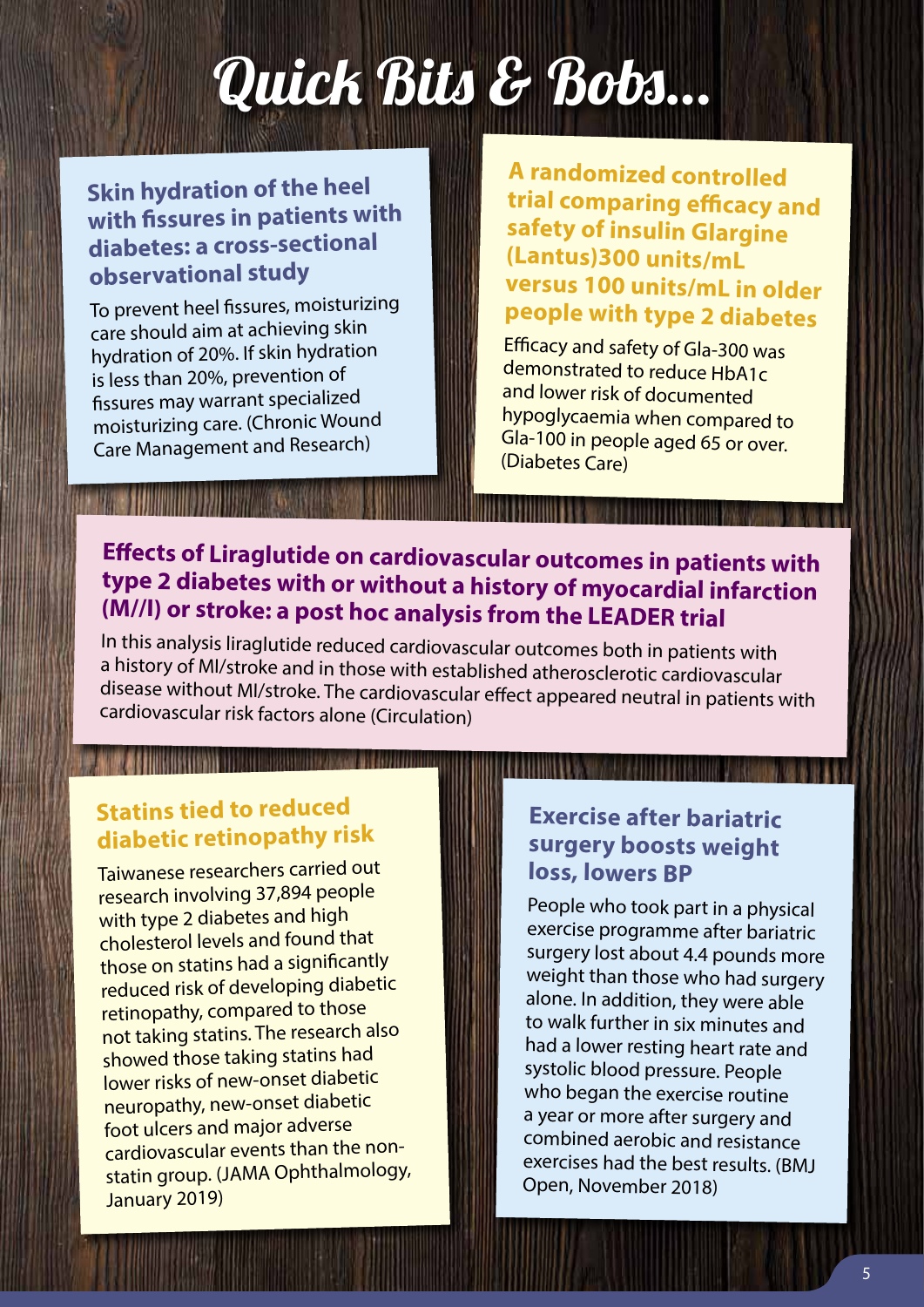# **Chair Exercise**

If you have difficulty standing or walking it doesn't mean exercise is out of the question. If you want to remain physically active then chair exercises could be just the thing for you. These gentle exercises will help improve your mobility and can help prevent falls. Choose a solid, stable chair without arms, that allows you to sit with your feet flat on the floor and your knees at right angles.

Wear some loose, comfortable clothing and keep some water handy. Build up slowly and aim to gradually increase the number of repetitions of each exercise over time. Try to do the exercises at least twice a week.



## **CHEST STRETCH**

This stretch is good for posture.

A. Sit upright and away from the back of the chair. Pull your shoulders back and down. Extend your arms out to the side.

B. Gently push your chest forward and up until you feel a stretch across your chest.

Hold for 5 to 10 seconds and repeat 5 times.



### **HIP MARCHING**

This exercise will strengthen hips and thighs, and improve flexibility.

A. Sit upright and do not lean on the back of the chair. Hold on to the side of the chair.

**B.** Lift your left leg with your knee bent as far as is comfortable. Place your foot back down with control.

C. Repeat with the right leg.

Do 5 lifts with each leg.



**UPPER BODY TWIST** This stretch will develop and maintain flexibility in the upper back.

A. Sit upright with your feet flat on the floor, cross your arms and reach for your shoulders.

**B.** Without moving your hips, turn your upper body to the left as far as is comfortable. Hold for 5 seconds.

Repeat for 5 times on each side.

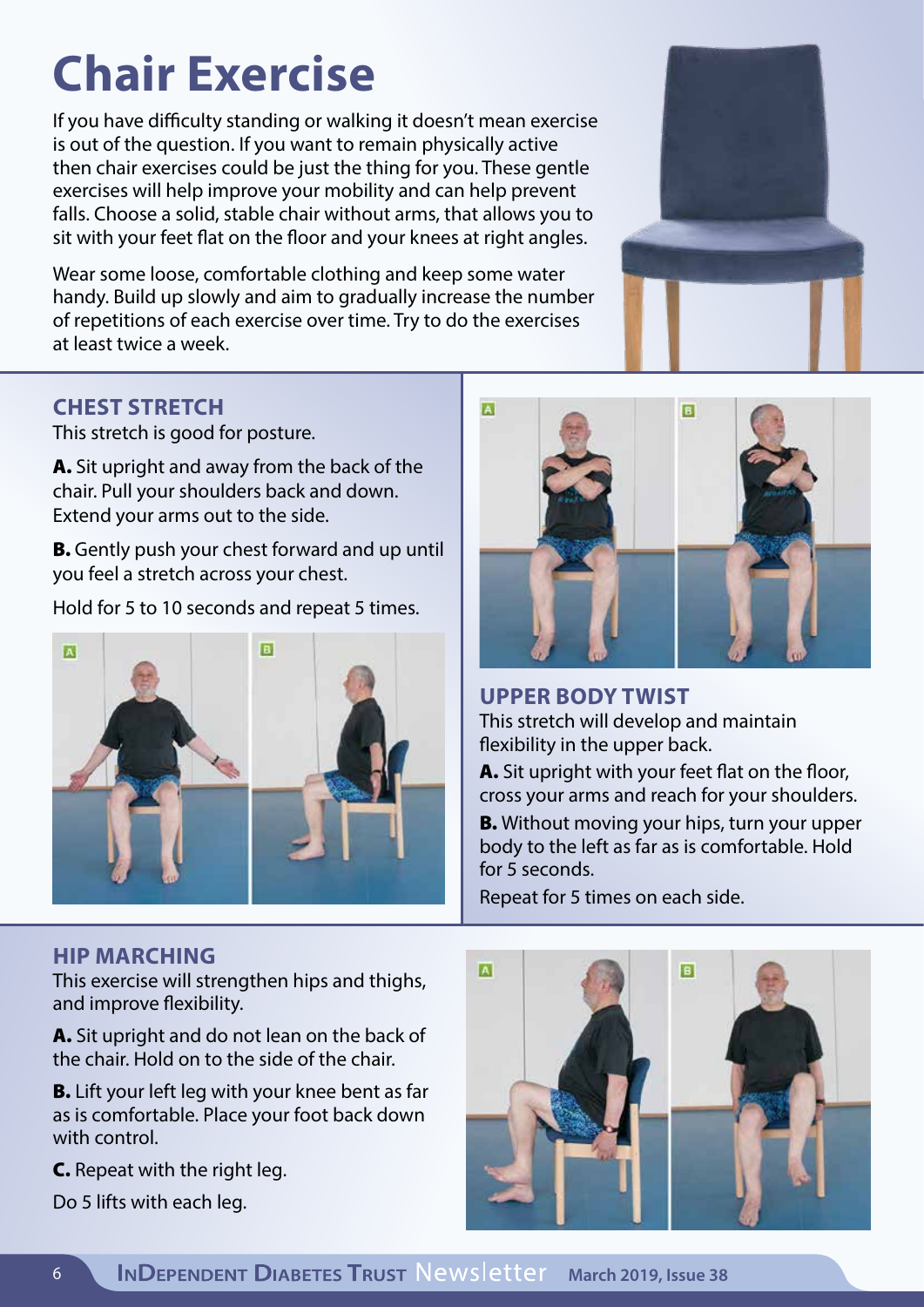#### **ANKLE STRETCH**

This stretch will improve flexibility and lower the risk of developing a blood clot.

A. Sit upright, hold on to the side of the chair and straighten your left leg with your foot off the floor.

**B.** With your leg straight and raised, point your toes away from you.

C. Point your toes back towards you.

Try 2 sets of 5 stretches with each foot.





### **NECK STRETCH.**

This stretch is good for loosening tight neck muscles.

A. Sitting upright, look straight ahead of you and hold your left shoulder down with your right hand.

**B.** Slowly tilt your head to the right while holding your shoulder down.

C. Repeat on the opposite side.

Hold each stretch for 5 seconds and repeat 3 times on each side.



#### **ARM RAISES.**

This exercise builds shoulder strength.

A. Sit upright with your arms by your sides.

B. With palms forwards, raise both arms out and to the side, and up as far as is comfortable.

C. Return to the starting position.

Keep your shoulders down and arms straight throughout. Breathe out as you raise your arms and breathe in as you lower them. Repeat 5 times.



**NECK ROTATION.**  This stretch is good for improving neck mobility and flexibility.

A. Sit upright with your shoulders down. Look straight ahead.

**B.** Slowly turn your head towards your left shoulder as far as is comfortable. Hold for 5 seconds then return to the starting position.

C. Repeat on the right side. Do 3 rotations on each side.